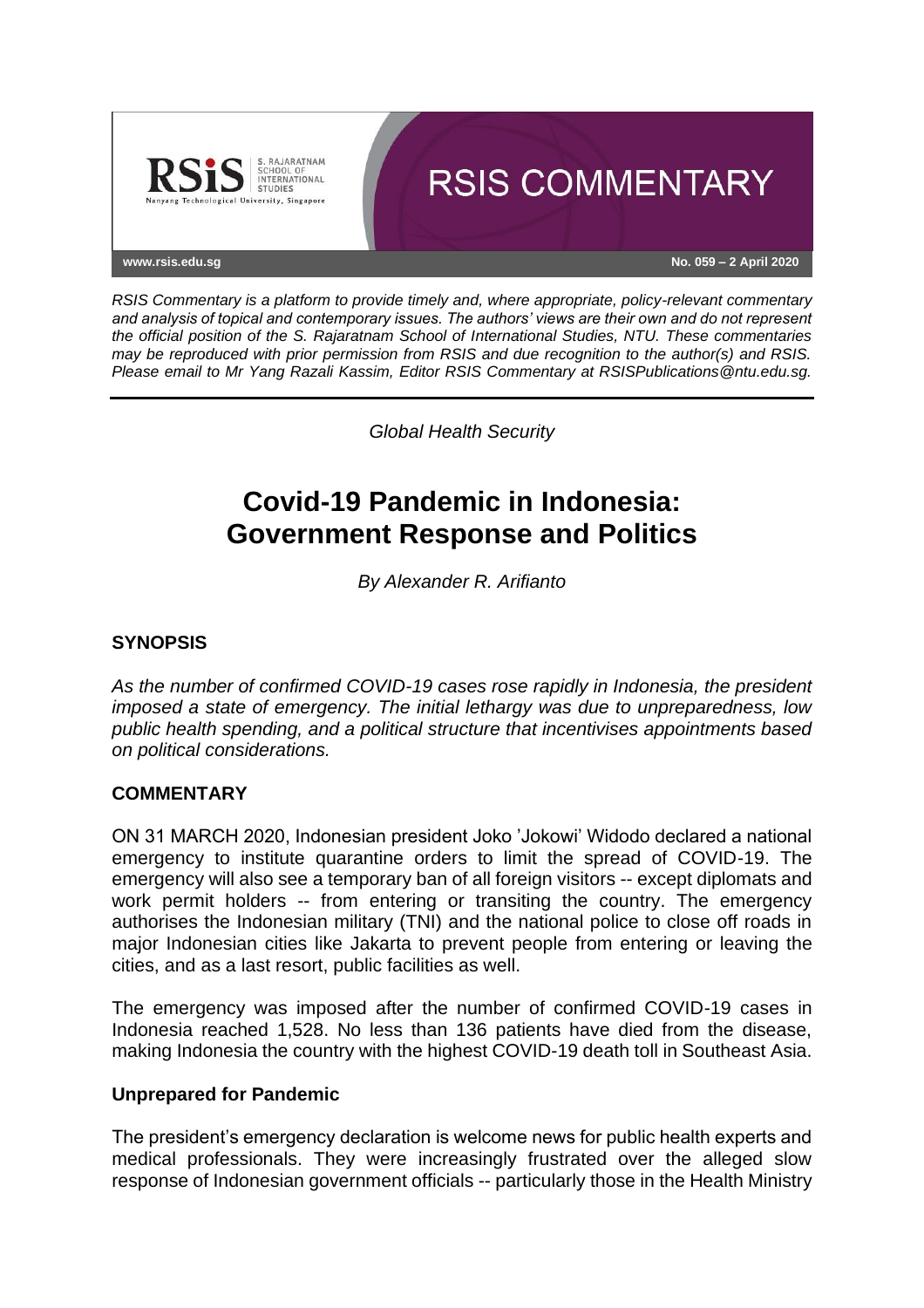-- to prepare the country for the pandemic, to test more prospective cases, and institute strong social distancing measures, to prevent a further spread of the pandemic.

Critics noted that preventive measures in Indonesia against COVID-19 were lackadaisical from the beginning of the pandemic, when it had not spread inside Indonesia. On 17 February, Terawan Agus Putranto, the country's minister of health, condemned a Harvard University study which estimated that Indonesia should have at least several cases of the virus by mid-February. He also stated Indonesia was immune from the virus thanks to the prayers of millions of Indonesians.

The Jokowi administration was also criticised for its slow response in testing suspected COVID-19 carriers and in coordinating with regional governments to prepare for social distancing measures that might bring down the number of potential infections.

Jokowi has resisted calls to institute a nationwide lockdown as a measure to curtail the pandemic spread, as he argues such measures would hurt some 55 percent of Indonesians who are working in the informal economy. More controversially, he initially vetoed the proposal by provincial governors to institute a lockdown of their regions, arguing that such an authority rests with the national government.

The emergency decree seemed to be a [compromise](https://www.thejakartapost.com/news/2020/03/31/jokowi-declares-covid-19-health-emergency-imposes-large-scale-social-restrictions.html?src=mostviewed&pg=news) for the regional leaders. While they may proceed to institutionalise regional lockdown measures, they must adhere to the guidelines set up by the national government.

#### **Political Dimension of the COVD-19 Pandemic**

The slow response to the pandemic in Indonesia can also be attributed to its current political structure which revolves around power-sharing with party leaders and influence brokers so as to ensure that Jokowi's legislative agenda gets enacted by parliament. It also prioritises appointments based on political connections instead of professional capabilities.

In his desire to seek political stability, Jokowi has given ministerial positions to former rivals like Prabowo Subianto -- leader of the Gerindra Party -- who is now minister of defence. He also has appointed former retired Indonesian military (TNI) generals and police generals to join his cabinet. Six out of 34 ministers of Jokowi's current cabinet are retired TNI or police generals, including Terawan -- the health minister.

While the system works to stabilise the current administration, it means that often political considerations are given priority over technocratic expertise. Thus in a crisis like what Indonesia is experiencing, these ministries can be blindsided and lack inputs from professional experts -- thereby slowing their response once a crisis has become full-blown and more difficult to manage.

To enact and implement policies promptly to respond to the health crisis and save more Indonesian lives, Jokowi needs to appoint advisers and experts from related medical backgrounds to be in charge of the national response to the pandemic. The government's newly announced special task force to counter the COVID-19 pandemic is a step in the right direction.